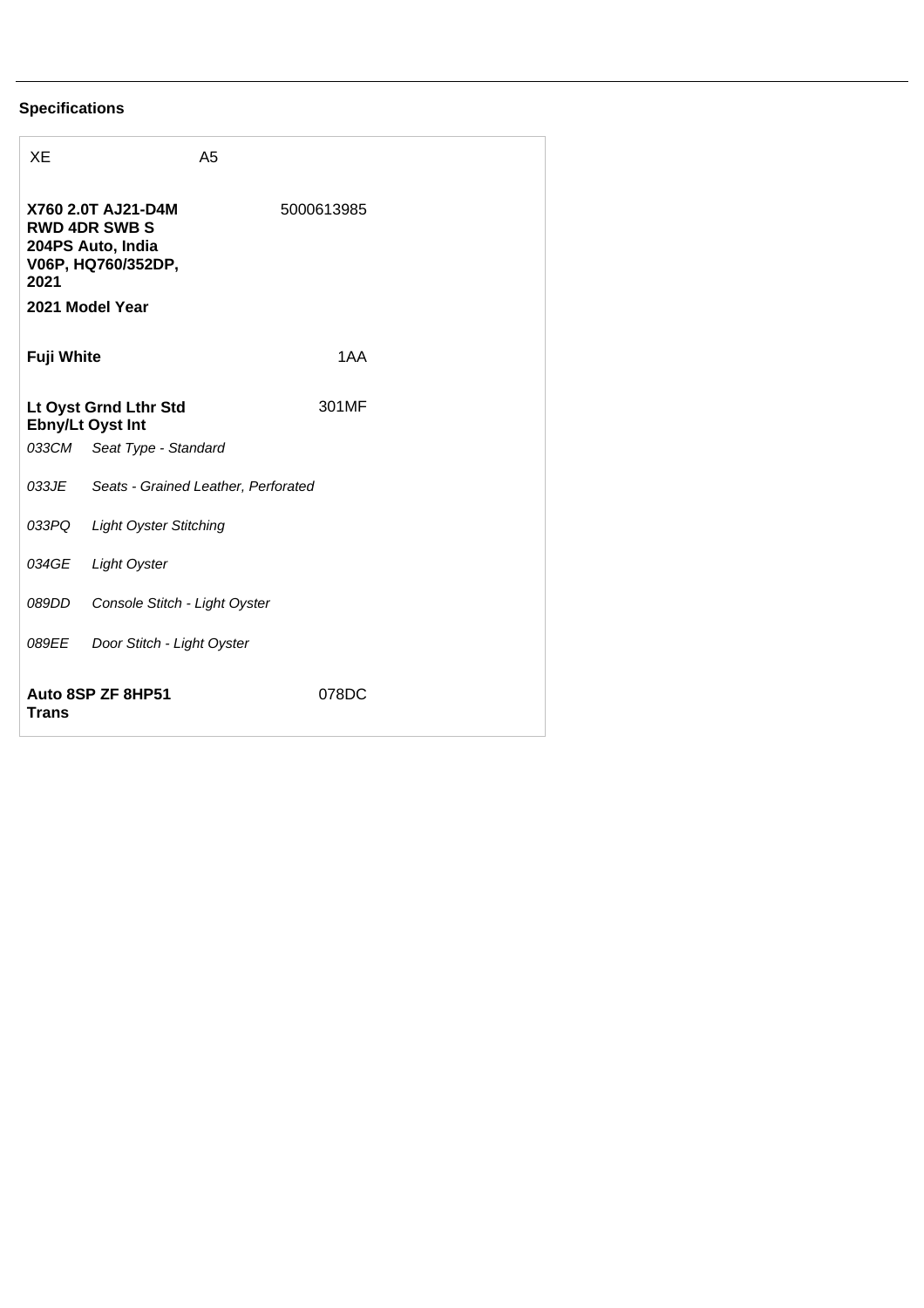| 011AH<br><b>LESS InControl Secure Subscription</b><br>017GZ<br><b>LESS Convenience Pack</b><br>017HB<br>LESS Premium Pack<br>017LZ<br><b>LESS Fleet and Business Pack</b><br>017TC<br>017WA<br><b>LESS Drive Pack</b><br><b>LESS Blind Spot Assist Pack</b><br>019CA<br><b>Electric Blind for Rear Screen</b><br>020BG<br><b>Brake Calipers - Unpainted</b><br>020DZ<br>022AY<br>Climate Control - Two Zone<br>Brakes - 325mm Front, 325mm Rear<br>022FA<br><b>Air Quality Sensor</b><br>022GE<br>Cabin Air Ionisation / PM2.5<br>025NH<br>025KN<br>Audio - Jaguar Sound System<br>PIVI - Diamond<br>025OA<br><b>Navigation Centre</b><br>026JA<br><b>LESS Wireless Charger</b><br>027CZ<br>026LD<br>Pivi Pro (Connected)<br>Suspension - Passive<br>030RJ<br>029VT<br>Spare Wheel - Reduced Section<br>Heated, electric, power fold door mirrors with approach lights<br>and auto-dimming driver side<br>031CG<br>032DU<br>Interior Mirror - Auto-Dimming<br>Steering Wheel - Non-Heated<br>032EZ<br>032LX<br><b>LESS Exterior Pack</b><br>Steering Wheel - Split Rim<br>033EP<br>033LN<br>Rear Seats - Fixed<br><b>LESS Seat Heating</b><br>033XH<br>033LR<br><b>LESS Cushion Extension</b><br><b>LESS Rear Heating/Cooling</b><br>033ZU<br>036AP<br>Sth East Asia 3YR Connected Service Pack<br><b>LESS Front Seat Memory</b><br>038IC<br>Instrument Cluster with TFT Display<br>039IA<br>LESS Head Up Display<br>041CZ<br>040AJ<br>Windscreen - Non-Heated<br>Roof - Opening Panoramic<br>041GH<br>047EA<br>Windscreen - Standard<br>Version - Core<br>048BM<br>049AT<br>Steering Column - Manual Adjust<br>Treadplates - Metal<br>051AK<br>054AC<br><b>Auxiliary Power Socket</b><br>Foot Pedal - standard<br>062AD<br>057PB<br>Badge - XE<br>Tyre Pressure Monitoring System (TPMS)<br>062DB<br>064BW<br>TPMS Warning Light Spec 20%<br><b>LESS headlamp Washers</b><br>064QB<br>064LB<br>Cabin Lighting<br>Headlamps - Premium LED, LED signature DRL<br>065AB<br><b>Cruise Control with Speed Limiter</b><br>065FD<br>Indicators - Front and Rear Animated<br>066AA<br>066CZ<br>Push Button Start Without Keyless Entry<br><b>LESS Leisure Activity Key</b><br>070AU<br>070AQ<br>Tailgate / Boot Lid - Non-Powered<br><b>LESS Rear Spoiler</b><br>074PU<br>072ZZ<br><b>LESS Cold Climate Pack</b><br><b>LESS Technology Pack</b><br>074QQ<br>078CC<br><b>LESS Clear Exit Detection</b><br><b>Shift Paddles - Satin Chrome</b><br>079BO<br>086MA<br><b>LESS Park Assist</b><br>Carpet Mats - Premium<br>087AQ<br>087AY<br>Touch Pro Duo<br>Navigation Pro System - Connected<br>087XT<br>088HR<br>Finisher - Meshed Aluminium<br>Nav - Reg 8 S/E Asia<br>088IL<br>JDC Winter Mode/Dyn Mode<br>094AA<br>Pack - Smoker's | 352DP | S 204PS Auto               |       |                                |
|-------------------------------------------------------------------------------------------------------------------------------------------------------------------------------------------------------------------------------------------------------------------------------------------------------------------------------------------------------------------------------------------------------------------------------------------------------------------------------------------------------------------------------------------------------------------------------------------------------------------------------------------------------------------------------------------------------------------------------------------------------------------------------------------------------------------------------------------------------------------------------------------------------------------------------------------------------------------------------------------------------------------------------------------------------------------------------------------------------------------------------------------------------------------------------------------------------------------------------------------------------------------------------------------------------------------------------------------------------------------------------------------------------------------------------------------------------------------------------------------------------------------------------------------------------------------------------------------------------------------------------------------------------------------------------------------------------------------------------------------------------------------------------------------------------------------------------------------------------------------------------------------------------------------------------------------------------------------------------------------------------------------------------------------------------------------------------------------------------------------------------------------------------------------------------------------------------------------------------------------------------------------------------------------------------------------------------------------------------------------------------------------------------------------------------------------------------------------------------------------------------------------------------------------------------------------------------------------------------------------------------------------------------------------------------------------------------------------------------|-------|----------------------------|-------|--------------------------------|
|                                                                                                                                                                                                                                                                                                                                                                                                                                                                                                                                                                                                                                                                                                                                                                                                                                                                                                                                                                                                                                                                                                                                                                                                                                                                                                                                                                                                                                                                                                                                                                                                                                                                                                                                                                                                                                                                                                                                                                                                                                                                                                                                                                                                                                                                                                                                                                                                                                                                                                                                                                                                                                                                                                                               |       |                            |       |                                |
|                                                                                                                                                                                                                                                                                                                                                                                                                                                                                                                                                                                                                                                                                                                                                                                                                                                                                                                                                                                                                                                                                                                                                                                                                                                                                                                                                                                                                                                                                                                                                                                                                                                                                                                                                                                                                                                                                                                                                                                                                                                                                                                                                                                                                                                                                                                                                                                                                                                                                                                                                                                                                                                                                                                               |       |                            |       |                                |
|                                                                                                                                                                                                                                                                                                                                                                                                                                                                                                                                                                                                                                                                                                                                                                                                                                                                                                                                                                                                                                                                                                                                                                                                                                                                                                                                                                                                                                                                                                                                                                                                                                                                                                                                                                                                                                                                                                                                                                                                                                                                                                                                                                                                                                                                                                                                                                                                                                                                                                                                                                                                                                                                                                                               |       |                            |       |                                |
|                                                                                                                                                                                                                                                                                                                                                                                                                                                                                                                                                                                                                                                                                                                                                                                                                                                                                                                                                                                                                                                                                                                                                                                                                                                                                                                                                                                                                                                                                                                                                                                                                                                                                                                                                                                                                                                                                                                                                                                                                                                                                                                                                                                                                                                                                                                                                                                                                                                                                                                                                                                                                                                                                                                               |       |                            |       |                                |
|                                                                                                                                                                                                                                                                                                                                                                                                                                                                                                                                                                                                                                                                                                                                                                                                                                                                                                                                                                                                                                                                                                                                                                                                                                                                                                                                                                                                                                                                                                                                                                                                                                                                                                                                                                                                                                                                                                                                                                                                                                                                                                                                                                                                                                                                                                                                                                                                                                                                                                                                                                                                                                                                                                                               |       |                            |       |                                |
|                                                                                                                                                                                                                                                                                                                                                                                                                                                                                                                                                                                                                                                                                                                                                                                                                                                                                                                                                                                                                                                                                                                                                                                                                                                                                                                                                                                                                                                                                                                                                                                                                                                                                                                                                                                                                                                                                                                                                                                                                                                                                                                                                                                                                                                                                                                                                                                                                                                                                                                                                                                                                                                                                                                               |       |                            |       |                                |
|                                                                                                                                                                                                                                                                                                                                                                                                                                                                                                                                                                                                                                                                                                                                                                                                                                                                                                                                                                                                                                                                                                                                                                                                                                                                                                                                                                                                                                                                                                                                                                                                                                                                                                                                                                                                                                                                                                                                                                                                                                                                                                                                                                                                                                                                                                                                                                                                                                                                                                                                                                                                                                                                                                                               |       |                            |       |                                |
|                                                                                                                                                                                                                                                                                                                                                                                                                                                                                                                                                                                                                                                                                                                                                                                                                                                                                                                                                                                                                                                                                                                                                                                                                                                                                                                                                                                                                                                                                                                                                                                                                                                                                                                                                                                                                                                                                                                                                                                                                                                                                                                                                                                                                                                                                                                                                                                                                                                                                                                                                                                                                                                                                                                               |       |                            |       |                                |
|                                                                                                                                                                                                                                                                                                                                                                                                                                                                                                                                                                                                                                                                                                                                                                                                                                                                                                                                                                                                                                                                                                                                                                                                                                                                                                                                                                                                                                                                                                                                                                                                                                                                                                                                                                                                                                                                                                                                                                                                                                                                                                                                                                                                                                                                                                                                                                                                                                                                                                                                                                                                                                                                                                                               |       |                            |       |                                |
|                                                                                                                                                                                                                                                                                                                                                                                                                                                                                                                                                                                                                                                                                                                                                                                                                                                                                                                                                                                                                                                                                                                                                                                                                                                                                                                                                                                                                                                                                                                                                                                                                                                                                                                                                                                                                                                                                                                                                                                                                                                                                                                                                                                                                                                                                                                                                                                                                                                                                                                                                                                                                                                                                                                               |       |                            |       |                                |
|                                                                                                                                                                                                                                                                                                                                                                                                                                                                                                                                                                                                                                                                                                                                                                                                                                                                                                                                                                                                                                                                                                                                                                                                                                                                                                                                                                                                                                                                                                                                                                                                                                                                                                                                                                                                                                                                                                                                                                                                                                                                                                                                                                                                                                                                                                                                                                                                                                                                                                                                                                                                                                                                                                                               |       |                            |       |                                |
|                                                                                                                                                                                                                                                                                                                                                                                                                                                                                                                                                                                                                                                                                                                                                                                                                                                                                                                                                                                                                                                                                                                                                                                                                                                                                                                                                                                                                                                                                                                                                                                                                                                                                                                                                                                                                                                                                                                                                                                                                                                                                                                                                                                                                                                                                                                                                                                                                                                                                                                                                                                                                                                                                                                               |       |                            |       |                                |
|                                                                                                                                                                                                                                                                                                                                                                                                                                                                                                                                                                                                                                                                                                                                                                                                                                                                                                                                                                                                                                                                                                                                                                                                                                                                                                                                                                                                                                                                                                                                                                                                                                                                                                                                                                                                                                                                                                                                                                                                                                                                                                                                                                                                                                                                                                                                                                                                                                                                                                                                                                                                                                                                                                                               |       |                            |       |                                |
|                                                                                                                                                                                                                                                                                                                                                                                                                                                                                                                                                                                                                                                                                                                                                                                                                                                                                                                                                                                                                                                                                                                                                                                                                                                                                                                                                                                                                                                                                                                                                                                                                                                                                                                                                                                                                                                                                                                                                                                                                                                                                                                                                                                                                                                                                                                                                                                                                                                                                                                                                                                                                                                                                                                               |       |                            |       |                                |
|                                                                                                                                                                                                                                                                                                                                                                                                                                                                                                                                                                                                                                                                                                                                                                                                                                                                                                                                                                                                                                                                                                                                                                                                                                                                                                                                                                                                                                                                                                                                                                                                                                                                                                                                                                                                                                                                                                                                                                                                                                                                                                                                                                                                                                                                                                                                                                                                                                                                                                                                                                                                                                                                                                                               |       |                            |       |                                |
|                                                                                                                                                                                                                                                                                                                                                                                                                                                                                                                                                                                                                                                                                                                                                                                                                                                                                                                                                                                                                                                                                                                                                                                                                                                                                                                                                                                                                                                                                                                                                                                                                                                                                                                                                                                                                                                                                                                                                                                                                                                                                                                                                                                                                                                                                                                                                                                                                                                                                                                                                                                                                                                                                                                               |       |                            |       |                                |
|                                                                                                                                                                                                                                                                                                                                                                                                                                                                                                                                                                                                                                                                                                                                                                                                                                                                                                                                                                                                                                                                                                                                                                                                                                                                                                                                                                                                                                                                                                                                                                                                                                                                                                                                                                                                                                                                                                                                                                                                                                                                                                                                                                                                                                                                                                                                                                                                                                                                                                                                                                                                                                                                                                                               |       |                            |       |                                |
|                                                                                                                                                                                                                                                                                                                                                                                                                                                                                                                                                                                                                                                                                                                                                                                                                                                                                                                                                                                                                                                                                                                                                                                                                                                                                                                                                                                                                                                                                                                                                                                                                                                                                                                                                                                                                                                                                                                                                                                                                                                                                                                                                                                                                                                                                                                                                                                                                                                                                                                                                                                                                                                                                                                               |       |                            |       |                                |
|                                                                                                                                                                                                                                                                                                                                                                                                                                                                                                                                                                                                                                                                                                                                                                                                                                                                                                                                                                                                                                                                                                                                                                                                                                                                                                                                                                                                                                                                                                                                                                                                                                                                                                                                                                                                                                                                                                                                                                                                                                                                                                                                                                                                                                                                                                                                                                                                                                                                                                                                                                                                                                                                                                                               |       |                            |       |                                |
|                                                                                                                                                                                                                                                                                                                                                                                                                                                                                                                                                                                                                                                                                                                                                                                                                                                                                                                                                                                                                                                                                                                                                                                                                                                                                                                                                                                                                                                                                                                                                                                                                                                                                                                                                                                                                                                                                                                                                                                                                                                                                                                                                                                                                                                                                                                                                                                                                                                                                                                                                                                                                                                                                                                               |       |                            |       |                                |
|                                                                                                                                                                                                                                                                                                                                                                                                                                                                                                                                                                                                                                                                                                                                                                                                                                                                                                                                                                                                                                                                                                                                                                                                                                                                                                                                                                                                                                                                                                                                                                                                                                                                                                                                                                                                                                                                                                                                                                                                                                                                                                                                                                                                                                                                                                                                                                                                                                                                                                                                                                                                                                                                                                                               |       |                            |       |                                |
|                                                                                                                                                                                                                                                                                                                                                                                                                                                                                                                                                                                                                                                                                                                                                                                                                                                                                                                                                                                                                                                                                                                                                                                                                                                                                                                                                                                                                                                                                                                                                                                                                                                                                                                                                                                                                                                                                                                                                                                                                                                                                                                                                                                                                                                                                                                                                                                                                                                                                                                                                                                                                                                                                                                               |       |                            |       |                                |
|                                                                                                                                                                                                                                                                                                                                                                                                                                                                                                                                                                                                                                                                                                                                                                                                                                                                                                                                                                                                                                                                                                                                                                                                                                                                                                                                                                                                                                                                                                                                                                                                                                                                                                                                                                                                                                                                                                                                                                                                                                                                                                                                                                                                                                                                                                                                                                                                                                                                                                                                                                                                                                                                                                                               |       |                            |       |                                |
|                                                                                                                                                                                                                                                                                                                                                                                                                                                                                                                                                                                                                                                                                                                                                                                                                                                                                                                                                                                                                                                                                                                                                                                                                                                                                                                                                                                                                                                                                                                                                                                                                                                                                                                                                                                                                                                                                                                                                                                                                                                                                                                                                                                                                                                                                                                                                                                                                                                                                                                                                                                                                                                                                                                               |       |                            |       |                                |
|                                                                                                                                                                                                                                                                                                                                                                                                                                                                                                                                                                                                                                                                                                                                                                                                                                                                                                                                                                                                                                                                                                                                                                                                                                                                                                                                                                                                                                                                                                                                                                                                                                                                                                                                                                                                                                                                                                                                                                                                                                                                                                                                                                                                                                                                                                                                                                                                                                                                                                                                                                                                                                                                                                                               |       |                            |       |                                |
|                                                                                                                                                                                                                                                                                                                                                                                                                                                                                                                                                                                                                                                                                                                                                                                                                                                                                                                                                                                                                                                                                                                                                                                                                                                                                                                                                                                                                                                                                                                                                                                                                                                                                                                                                                                                                                                                                                                                                                                                                                                                                                                                                                                                                                                                                                                                                                                                                                                                                                                                                                                                                                                                                                                               |       |                            |       |                                |
|                                                                                                                                                                                                                                                                                                                                                                                                                                                                                                                                                                                                                                                                                                                                                                                                                                                                                                                                                                                                                                                                                                                                                                                                                                                                                                                                                                                                                                                                                                                                                                                                                                                                                                                                                                                                                                                                                                                                                                                                                                                                                                                                                                                                                                                                                                                                                                                                                                                                                                                                                                                                                                                                                                                               |       |                            |       |                                |
|                                                                                                                                                                                                                                                                                                                                                                                                                                                                                                                                                                                                                                                                                                                                                                                                                                                                                                                                                                                                                                                                                                                                                                                                                                                                                                                                                                                                                                                                                                                                                                                                                                                                                                                                                                                                                                                                                                                                                                                                                                                                                                                                                                                                                                                                                                                                                                                                                                                                                                                                                                                                                                                                                                                               |       |                            |       |                                |
|                                                                                                                                                                                                                                                                                                                                                                                                                                                                                                                                                                                                                                                                                                                                                                                                                                                                                                                                                                                                                                                                                                                                                                                                                                                                                                                                                                                                                                                                                                                                                                                                                                                                                                                                                                                                                                                                                                                                                                                                                                                                                                                                                                                                                                                                                                                                                                                                                                                                                                                                                                                                                                                                                                                               |       |                            |       |                                |
|                                                                                                                                                                                                                                                                                                                                                                                                                                                                                                                                                                                                                                                                                                                                                                                                                                                                                                                                                                                                                                                                                                                                                                                                                                                                                                                                                                                                                                                                                                                                                                                                                                                                                                                                                                                                                                                                                                                                                                                                                                                                                                                                                                                                                                                                                                                                                                                                                                                                                                                                                                                                                                                                                                                               |       |                            |       |                                |
|                                                                                                                                                                                                                                                                                                                                                                                                                                                                                                                                                                                                                                                                                                                                                                                                                                                                                                                                                                                                                                                                                                                                                                                                                                                                                                                                                                                                                                                                                                                                                                                                                                                                                                                                                                                                                                                                                                                                                                                                                                                                                                                                                                                                                                                                                                                                                                                                                                                                                                                                                                                                                                                                                                                               |       |                            |       |                                |
|                                                                                                                                                                                                                                                                                                                                                                                                                                                                                                                                                                                                                                                                                                                                                                                                                                                                                                                                                                                                                                                                                                                                                                                                                                                                                                                                                                                                                                                                                                                                                                                                                                                                                                                                                                                                                                                                                                                                                                                                                                                                                                                                                                                                                                                                                                                                                                                                                                                                                                                                                                                                                                                                                                                               |       |                            |       |                                |
|                                                                                                                                                                                                                                                                                                                                                                                                                                                                                                                                                                                                                                                                                                                                                                                                                                                                                                                                                                                                                                                                                                                                                                                                                                                                                                                                                                                                                                                                                                                                                                                                                                                                                                                                                                                                                                                                                                                                                                                                                                                                                                                                                                                                                                                                                                                                                                                                                                                                                                                                                                                                                                                                                                                               |       |                            |       |                                |
|                                                                                                                                                                                                                                                                                                                                                                                                                                                                                                                                                                                                                                                                                                                                                                                                                                                                                                                                                                                                                                                                                                                                                                                                                                                                                                                                                                                                                                                                                                                                                                                                                                                                                                                                                                                                                                                                                                                                                                                                                                                                                                                                                                                                                                                                                                                                                                                                                                                                                                                                                                                                                                                                                                                               | 146AF | VIN prefix position 11 - C | 171AA | <b>LESS CE Device Charging</b> |
| 180JJ<br><b>LESS Front Seat Bolster</b><br>183AB<br><b>Apple Carplay</b>                                                                                                                                                                                                                                                                                                                                                                                                                                                                                                                                                                                                                                                                                                                                                                                                                                                                                                                                                                                                                                                                                                                                                                                                                                                                                                                                                                                                                                                                                                                                                                                                                                                                                                                                                                                                                                                                                                                                                                                                                                                                                                                                                                                                                                                                                                                                                                                                                                                                                                                                                                                                                                                      |       |                            |       |                                |
| 183FB<br>183MB<br>eSIM<br><b>Connected Nav Data</b>                                                                                                                                                                                                                                                                                                                                                                                                                                                                                                                                                                                                                                                                                                                                                                                                                                                                                                                                                                                                                                                                                                                                                                                                                                                                                                                                                                                                                                                                                                                                                                                                                                                                                                                                                                                                                                                                                                                                                                                                                                                                                                                                                                                                                                                                                                                                                                                                                                                                                                                                                                                                                                                                           |       |                            |       |                                |
| 184AA<br><b>LESS Configurable Driver Modes</b><br>185AA<br><b>LESS Powertrain Badge</b>                                                                                                                                                                                                                                                                                                                                                                                                                                                                                                                                                                                                                                                                                                                                                                                                                                                                                                                                                                                                                                                                                                                                                                                                                                                                                                                                                                                                                                                                                                                                                                                                                                                                                                                                                                                                                                                                                                                                                                                                                                                                                                                                                                                                                                                                                                                                                                                                                                                                                                                                                                                                                                       |       |                            |       |                                |
| 187EZ<br>LESS Chassis Upgrade Pack<br>189AE<br>Front and Rear Park Aid+                                                                                                                                                                                                                                                                                                                                                                                                                                                                                                                                                                                                                                                                                                                                                                                                                                                                                                                                                                                                                                                                                                                                                                                                                                                                                                                                                                                                                                                                                                                                                                                                                                                                                                                                                                                                                                                                                                                                                                                                                                                                                                                                                                                                                                                                                                                                                                                                                                                                                                                                                                                                                                                       |       |                            |       |                                |
| 300JS<br>300KK<br>12-way electric front seats with 2-way manual headrests **<br>Fixed rear seat with centre armrest<br><b>UNHEATED **</b>                                                                                                                                                                                                                                                                                                                                                                                                                                                                                                                                                                                                                                                                                                                                                                                                                                                                                                                                                                                                                                                                                                                                                                                                                                                                                                                                                                                                                                                                                                                                                                                                                                                                                                                                                                                                                                                                                                                                                                                                                                                                                                                                                                                                                                                                                                                                                                                                                                                                                                                                                                                     |       |                            |       |                                |
| S<br>380AC<br>383AB<br>Styling - Core                                                                                                                                                                                                                                                                                                                                                                                                                                                                                                                                                                                                                                                                                                                                                                                                                                                                                                                                                                                                                                                                                                                                                                                                                                                                                                                                                                                                                                                                                                                                                                                                                                                                                                                                                                                                                                                                                                                                                                                                                                                                                                                                                                                                                                                                                                                                                                                                                                                                                                                                                                                                                                                                                         |       |                            |       |                                |
| K9999<br><b>LESS KD Spec</b>                                                                                                                                                                                                                                                                                                                                                                                                                                                                                                                                                                                                                                                                                                                                                                                                                                                                                                                                                                                                                                                                                                                                                                                                                                                                                                                                                                                                                                                                                                                                                                                                                                                                                                                                                                                                                                                                                                                                                                                                                                                                                                                                                                                                                                                                                                                                                                                                                                                                                                                                                                                                                                                                                                  |       |                            |       |                                |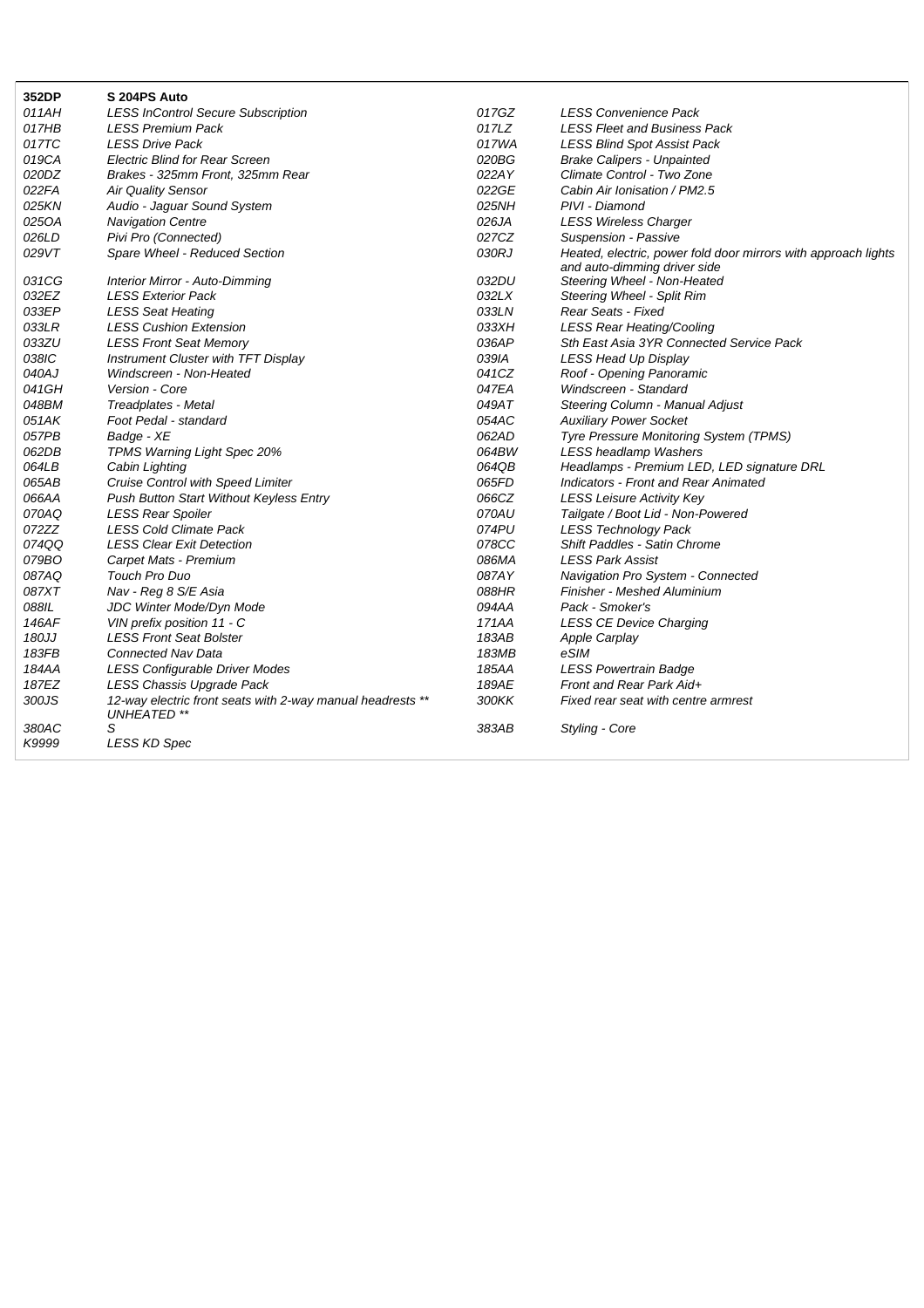## **Standard Specification**

002AJ English/Export Literature Pack 005CM LESS Bespoke SVO Content 011BJ Remote **12 Contract Sound CENG** CONSULTER CONTRACT CONSULTER CONTRACT CONSULTER CONTRACT CONSULTER CONTRACT CONTRACT CONTRACT CONTRACT CONTRACT CONTRACT CONTRACT CONTRACT CONTRACT CONTRACT CONTRACT CONTRACT CONTRACT 017CS Ground Clearance - Improved **020DE** NAO Brake Pads 022CC A/C Refrigerant - R134A 022DB Label - A/C Charge 022LA LESS Cabin Pre Conditioning and the control of the control of the control of the control of the control o<br>025EZ Voice Control of Control of the control of the control of the control of the control of the control of t 025EZ Voice Control 025FW LESS Garage Door Opener 025KO Analogue Radio Reception and the control of the control of the control of the control of the control of t<br>025QF SOS/Assistance Call and the control of the control of the control of the control of the control of the c 025QF SOS/Assistance Call 025RA LESS Online Pack 025SF LESS Wi-Fi 026AR LESS Knee Protection 026BK LESS Int Head Impact Protection (Upper) 026EE 2-Off Isofix Hard Point Attach Rr 026FJ Seat Belt - Standard ROW 027DF Comfort Suspension 027FB Front spring load -Class B 027GB Rear Spring Load - Class B 028EE LESS Towing Equipment **Calculation Contract Contract Contract Contract Contract Contract Contract Contract Contract Contract Contract Contract Contract Contract Contract Contract Contract Contract Contract Contract C** 029CJ Tyres Goodyear **029CJ** Tyres Goodyear **1986** 030BS Door Mirror Caps - Body Coloured **030NW** Sensor Occupant (ROW) with PACOS) 031BG External mirrors convex external mirrors convex convex external mirrors convex convex extending the material of the material of the material of the material of the material of the material of the material of the mate 032HK LESS Extended Leather Pack **Core Exterior/Less Black Pack** 032VM Core Exterior/Less Black Pack 033DB Rear Centre Head Restraint Note 1 2008 1033LM RR Centre Armrest & Cupholder 033LV LESS Rear Seat Recline **Department Constructs COSS** Passenger Seat Away 033RJ LESS 2nd Row Headrest Fore/Aft **Canadian Constructs Constructs** 033RN 2nd Row Headrest Man Height 033RQ LESS 2nd Row Headrest Winged **033VA** LESS Driver/Pass Seat Articulation 035AA LESS Fire Extinguisher **Contract Contract Contract Contract Contract Contract Contract Contract Contract Contract Contract Contract Contract Contract Contract Contract Contract Contract Contract Contract Contract Con** 040AU Starter System - Stop/Start 043BC LESS Engine Block Heater 043BI LESS Supplementary Heating 047DA LESS Privacy Glass 049AS Steering Column Lock 050BC Pedestrian Contact Sensing 053BI Fuel Filler Flap - Central Locking emission Label 053FA 054EQ PowerPack 14 055AC Wheel Nuts - Locking 056AH LESS Front Number Plate Fixing 056AY Warning Triangle 056AZ First Aid Kit 056BK LESS Rear Number Plate Fixing 056DC Service Interval 12 Months **Canadian Control Control Control Control** Control Control Control Control Contr<br>064BU Davtime Running Lamps Control Control Control Control Control Control Control Control Control Control 064BU Daytime Running Lamps<br>
064HK Headlamp Operation RHD -left justify  $064$ HK BESS Autonomous 076EG BBUS with Tilt Sensor **Disk in the Senson Constant Constant Constant Constant Constant Constant Constant**<br>076EL Alarm - Perimetric & Volumetric **Disk in the Senson Constant Constant Constant Constant Constant Constan** 076EL Alarm - Perimetric & Volumetric 076EQ Dual Note 2076EQ 077BB Vehicle Protection Cat 2 077BB Vehicle Protection Cat 2 078DA Active Transmission Warming<br>078DC Auto 8SP ZE 8HP51 Trans Auto 8SP ZF 8HP51 Trans 080AW Door Handles-Body Colour **Disk and American Colour Colour Colour** 080DO Side Sills-Standard 080SS LESS Lower Bodyside Cladding (and the control of the control of the control of the control of the control<br>086DA LESS Traffic Sign Recognition (and the control of the condition Monitor) LESS Traffic Sign Recognition 086GP 3D Surround Camera 086IB Forward Facing Camera 086KA LESS Reverse Traffic Detection (1999) 1999 (1999) 086NA LESS Rear Pre-Crash (1999) 086NA LESS Rear Pre-Crash<br>1986ZZ LESS Blindspot information system (1999) 1999 (1999) 088HH Headlining - Morzine 086ZZ LESS Blindspot information system 088HH Headlining - Morzine 088MB IP - Leatherette **DESAULT CONSTRUCTED IN THE CONSTRUCTED AT A CONSTRUCTED AT A CONSTRUCTED AT A CONSTRUCTED AT A CONSTRUCTED AND THE OBSTRACTS OF DETAILS OF THE ORDER ON THE ORDER OF THE ORDER OF THE ORDER OF THE ORD** 095JB NGPTSQ (Low) 095JB NGPTSQ (Low) 096EB Brake Reservoir Cap-Pictorial<br>096EA Fuel Label - ROW 096TA 096TA Pictoral -Air bag label - ROW 096VA LESS Warning Label 097CJ Cert-Weight/Non Type Apprv 099AG 4 Door 100JG Jaguar 100JG Jaguar 100JG Jaguar 100JG Jaguar 100JG Jaguar 100JG Jaguar 100JG Jaguar 100JG Jaguar 101AG SWB 109AE Rear Wheel Drive 116AZ LESS Flare Holder 121AG Engine Cooling Fan650W 139AK VIN prefix position 4 - A 143AM VIN prefix position 8 - N<br>145BN Vin prefix position 10 - M 145CF 2021 Model Year Parts Vin prefix position 10 - M 145CF 2021 Model Year Parts 147AA VIN format - EEC 148CD VIN prefix position 5 - B 153BA LESS Engine Cooling 153DA Electric Auxiliary Coolant Pumps

LESS Dealer Fit Accessory **DEAL Accessory DEAL ACCESS** Dealer Fit Accessory **DEAL ACCESS** Dealer Embossing LESS Autonomous Emergency Braking 068AC LESS Special Build Requirement **076DF** 434 MHz/non UWB Door Lock Frequency 076EZ LESS Electronic Road Pricing 076VV LESS Trunk Entrapment Release Mech 096FA Fuel Label - ROW 096TA Pictoral -Air bag label -ROW,Jap,Mexico 096TL E Approval Label **Contract Contract Contract Contract Contract Contract Contract Contract Contract Contract Contract Contract Contract Contract Contract Contract Contract Contract Contract Contract Contract Contract** LESS Tractability Enhancement<br>
138AC VIN prefix position 4 - A<br>
141BF VIN prefix position 6 - 4 153FA LESS Engine Order Cancellation 153HA LESS Active Road Noise Cancellation